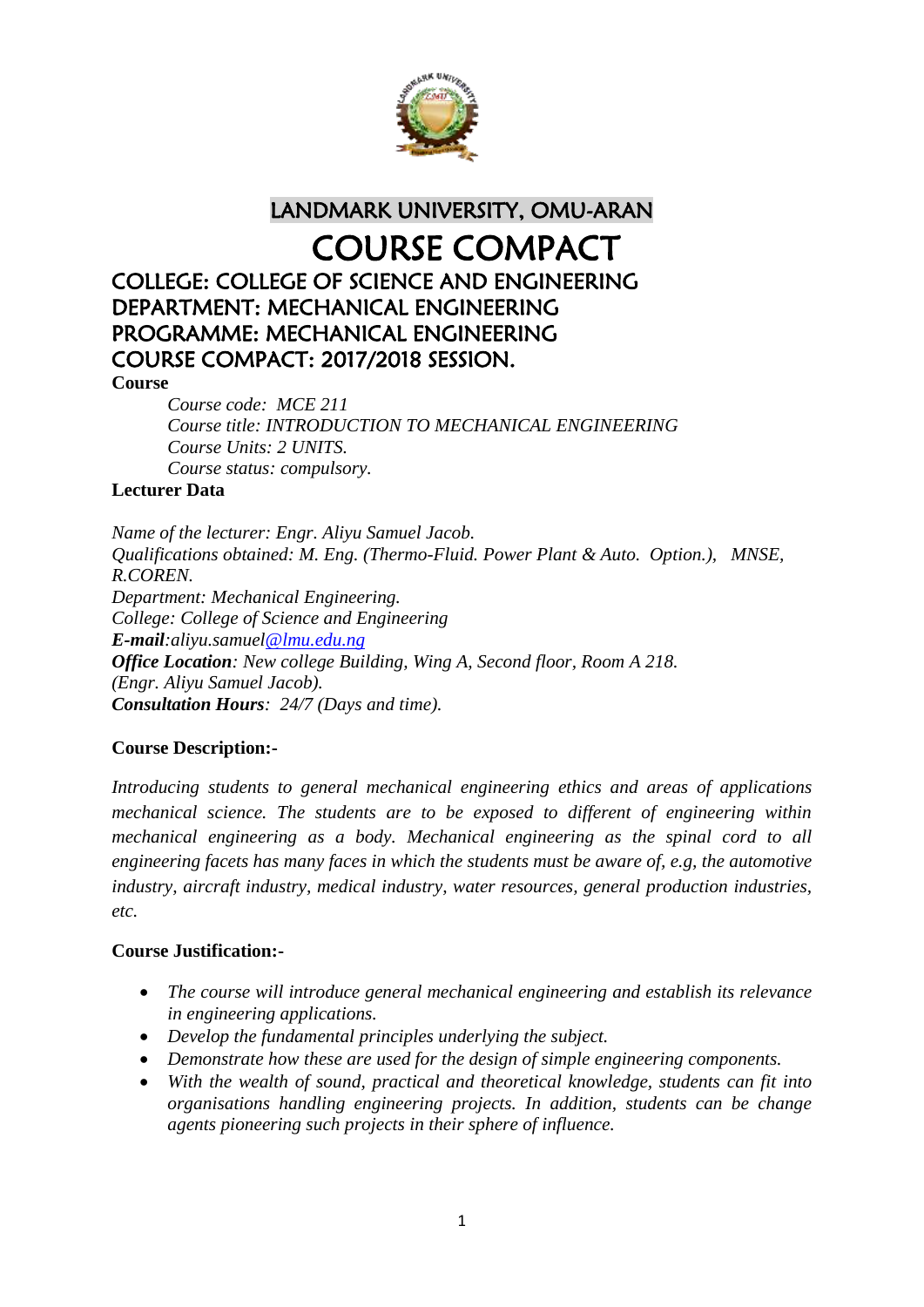# **Course objectives**

*At the end of this course, students would be able to:* 

- *Know historical perspectives of combustion engines and other forms of energy conversion.*
- *Know component parts of engines- motor car*
- *Acquire basic skills in materials selection*
- *Understand career paths opened to mechanical engineers.*

# **Course Content :–**

*Place of mechanical engineers in the design, developing, manufacturing, and testing energy conversion of systems. Historical survey of their efforts that have resulted in the creation of combustion engines (used in automobiles, trucks, locomotives, airplanes, factories, and utility power plants) and other forms of energy conversion equipment, such as heat pumps, air conditioners, machine tools, and appliances. Challenges faced by Mechanical Engineers in structural analysis, materials selection, manufacturing, and design. Examples of their current roles in technology in relation to building of spacecraft and power systems, artificial limbs, and textile equipment, to mention a few. Career pursuits of mechanical engineers after graduation in sales, product quality control, maintenance, patent law, or research and development. The second part of this course shall be "Car Practical". This is to introduce the students to engines in general. A car will be made available to be dismantled and the various parts distributed to the students to study and find out their design characteristics and mechanisms of working. There shall be a Seminar at the end for the students to present their findings.*

# **Course Expectation**

*To gain maximally from this course, students should be familiar with the various facets of mechanical engineering, designs and machine operations; students are also expected to be sound in simple calculations by synthesizing knowledge from various courses they have been exposed to during the cause of study.* 

| S/N | Grading                       | Score $(\%)$ |
|-----|-------------------------------|--------------|
|     | <b>Continuous Assessments</b> |              |
|     | $C.A-I$                       | 7%           |
|     | $C.A-II$                      | 15%          |
| 1.  | $C.A-III$                     | 8%           |
| 2.  | Assignment                    | 10%          |
| 3.  | Practical (work)              |              |
| 4.  | <b>Final Examination</b>      | 60%          |
|     | <b>Total</b>                  | 100          |

#### **Method of Grading- An example below**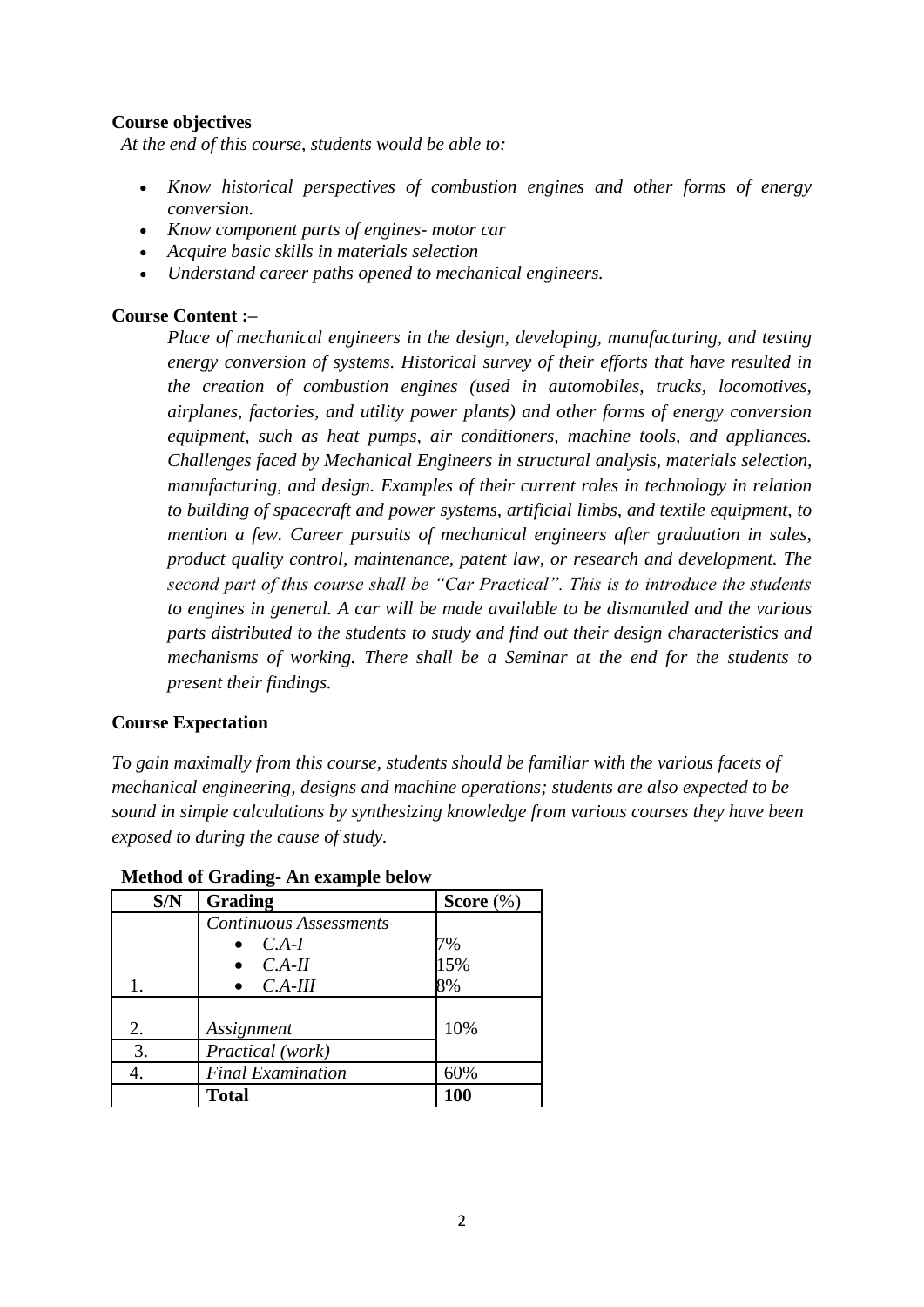# **Course Delivery Strategies**

- *1. Interactive class discussions complimented by lecture notes. Students are also given take-home assignments which further buttresses the course objectives.*
- *2. The use of the public address system for audibility during lecture delivery.*
- *3. The use of the electronic surface writing medium and the use of a projector and accessories.*
- *4. Teaching aids with practical illustrations.*
- *5. Giving the students class work during the lecture period.*

**Course Duration**: *Two hours per week for 15 weeks (30 hours)*

# **LECTURE CONTENT**

# **Week 1:** *Topic for the week*

*Historical survey of mechanical engineers efforts which resulted in the creation of combustion engines and other forms of energy conversion equipment.*

# **Objectives (list the objectives)**

- o *At the end of the lecture for this week:*
- *Students should by the way of introduction know what mechanical engineering is allabout.*
- *Students should know the role of mechanical engineering in global development.*
- *Students should understand the indebt theoretical (technical) knowledge of the subject matter before embarking on the practical operation.*

# **Description**

- First hour: *Definition of the role of an engineer and a scientist.*
- Second hour: *Introducing the student to mechanical engineering that would enable the student to clarify the objective of a mechanical engineering education, including the purpose of different type of courses.*
- Third hour, etc:

# **Study Question: This section entails study question for the week lecture.**

- *1. Distinguish between a solution and a problem.*
- *2. What are the roles of a mechanical engineer in an industry?*
- *3. Who is a mechanical engineer?*
- **Reading List - Books and materials students can read. Illustration below:**
	- *Edward. V. Krick, 1969, Engineering and Engineering Design, SBN 471 50741 5.*
	- *A. Oyediran Adedeji, 2007, Professional Engineering Fundamentals, ISBN-978- 38280-4-5*
	- *S.I. Oluka et..al, 1999,Engineer-in-Society,ISBN 978-2952-35-4.*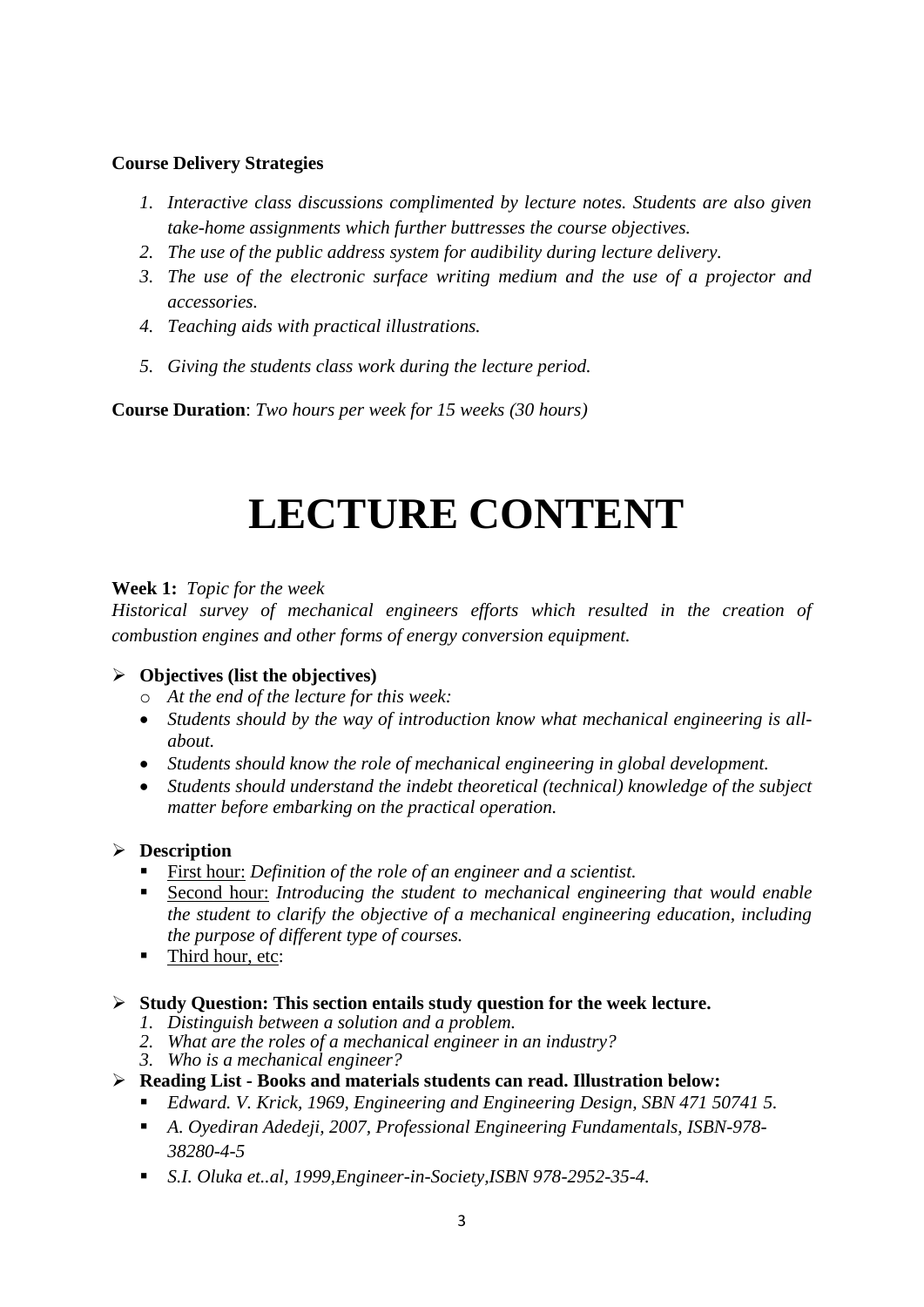Week 2:*Topic for the week*

*Historical survey on heat pumps, and air conditioners.* 

# **Objectives (list the objectives)**

*The students at the end of the lectures for the week should be able to:-*

- *1. Know type of heat pumps used for specific purposes.*
- *2. Know why they are called reversed heat engines.*
- 3. *Determine Coefficient of performance for refrigerators and heat pumps.*

# **Description**

- First hour: *Introducing the students to heat engine, refrigerator and heat pump.*
- Second hour: *Knowing the governing equations and their characteristics type of measuring tools.*
- Third hour, etc:

# **Study Question: This section entails study question for the week lecture.**

- *1. A heat engine produces work equivalent to 80 kW with an efficiency of 40%. Determine the heat transfer rate to and from the working fluid.*
- *2. A heat engine develop a 10 kW power when receiving heat at the rate of 2250 kJ/min. Evaluate the corresponding rate of heat rejection from the engine and its thermal efficiency.*
- *3. A machine operating as a heat pump extracts heat from the surrounding atmosphere, is driven by a 6.5 kW motor and supplies 2 x 10<sup>5</sup> kJ/hr heat to a house needed for its heating in winter. Find coefficient of performance for the heat pump. How this COP will be affected if the objective of the same machine is to cool the house in summer requiring 2 x 10<sup>5</sup> kJ/hr of heat rejection? Comment on the result.*

# **Reading List -**

*Dr. D. S. Kumar,2011, Applied Thermodynamics,*

# **Week 3**: *Topic for the week*

*Historical survey on machine tools and appliances.*

# **Objectives (list the objectives)**

- *The students at the end of the lectures for the week should be able to:-*
- *1. Knowing how bench tools are handled and used for an operation.*
- *2. Know how to read engineering drawings.*
- *3. Knowing how to select working tools and materials.*
- *4. Students should understand the uniqueness of the end product.*

# **Description**

- First hour: *Bringing components to shape by the removal of metal at the bench using hand tools, machine tools.*
- Second hour: *Distinguishing machine producing components on a machine tool and producing components on the bench.*
- Third hour, etc: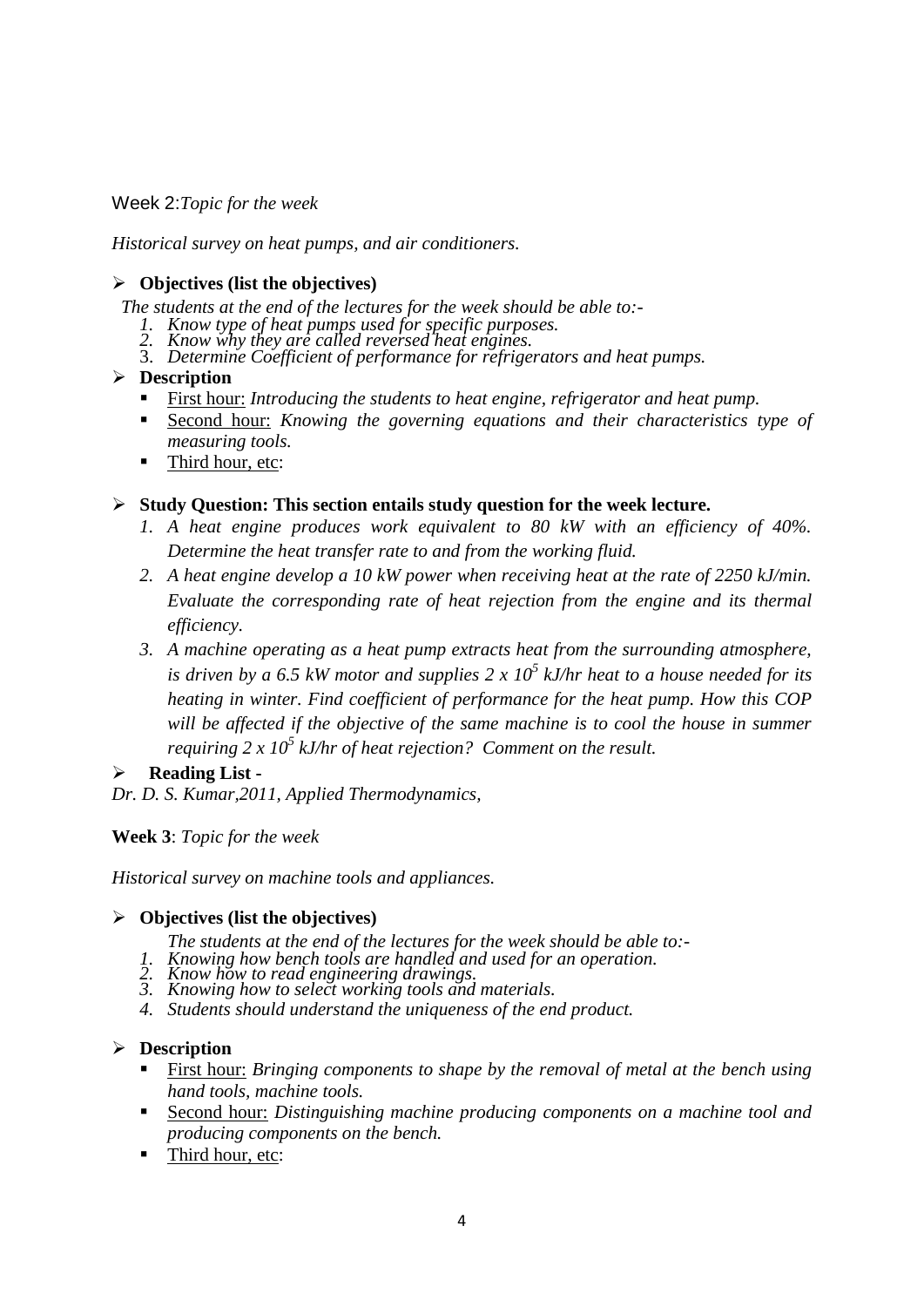# **Study Question: This section entails study question for the week lecture.**

- *1. Mention three operations to be carried out before mounting a job on a vice.*
- *2. Mention three type of vices which can be use for bench operations.*
- *3. Why is it difficult to produce a flat surface when using a file?*
- *4. Why is it important to keep hack saw as closely as possible to a scribed line?*

#### **Reading List - Books and materials students can read.**

- *R. T. Pritchard, 1976, Workshop Processes, Vol.1, ISBN 0 340 04938 3.*
- *Tim Gilles,2011,Automotive Engines, Sixth Edition, ISBN-13 978-1-4354-8826-7.*
- *Alex Weiss, 1999, Workshop Materials, Nexus Special Interests Ltd. ISBN 1 85486 192 1.*
- *Les Oldridge, 1988, Basic Bench-work, Argus books Ltd. ISBN 0 85242 920 7.*

#### **Week 4**: *Topic for the week*

*The place of mechanical engineers in the design, development, manufacturing, and testing of energy conversion of systems.* 

# **Objectives (list the objectives)**

*The students at the end of the lectures for the week should be able to:-*

- *1. Understand the constructional features.*
- *2. Know how draw sectional diagrams of elementary machine parts.*
- *3. Know the laws that govern the operation of the conversion system.*
- *4. Know the factors that influence the starting torque and the slip at which maximum torque occurs.*
- *5. Know type of energy transformations e.g when a vehicle is brought to rest.*

# **Description**

- First hour: *Introducing the students to various types of energy conversion systems.*
- Second hour: *The transformation of potential energy to kinetic energy and then to electricity from water fall through a turbine (Hydro-dams).* Laboratory experiment in automotive lab.
- Third hour, etc:

#### **Study Question: This section entails study question for the week lecture.**

- *1. What do you understand as internal combustion engines?*
	- *a) Give a sketch drawing of Otto- four stroke type of an engine and explain how it operates.*
	- *b) What are the advantages and disadvantages of two stroke engines?*
	- *c) During a particular process, the specific heat of the working fluid comprising a system is given by the relation,*  $c = (0.2 + 0.002)$  *T) kJ/kg K, where T is the absolute temperature in degrees Kelvin. What amount of heat is required to be supplied to this fluid system to raise its temp from 300 K to 400 K? Also determine the mean value of specific heat.*
- *2. State four conclusions of the law of conservation of energy.*
- *3. A domestic refrigerator is loaded with fresh food and the door closed. During a certain period, the machine consumes 1.2kWh of electrical energy in cooling the food*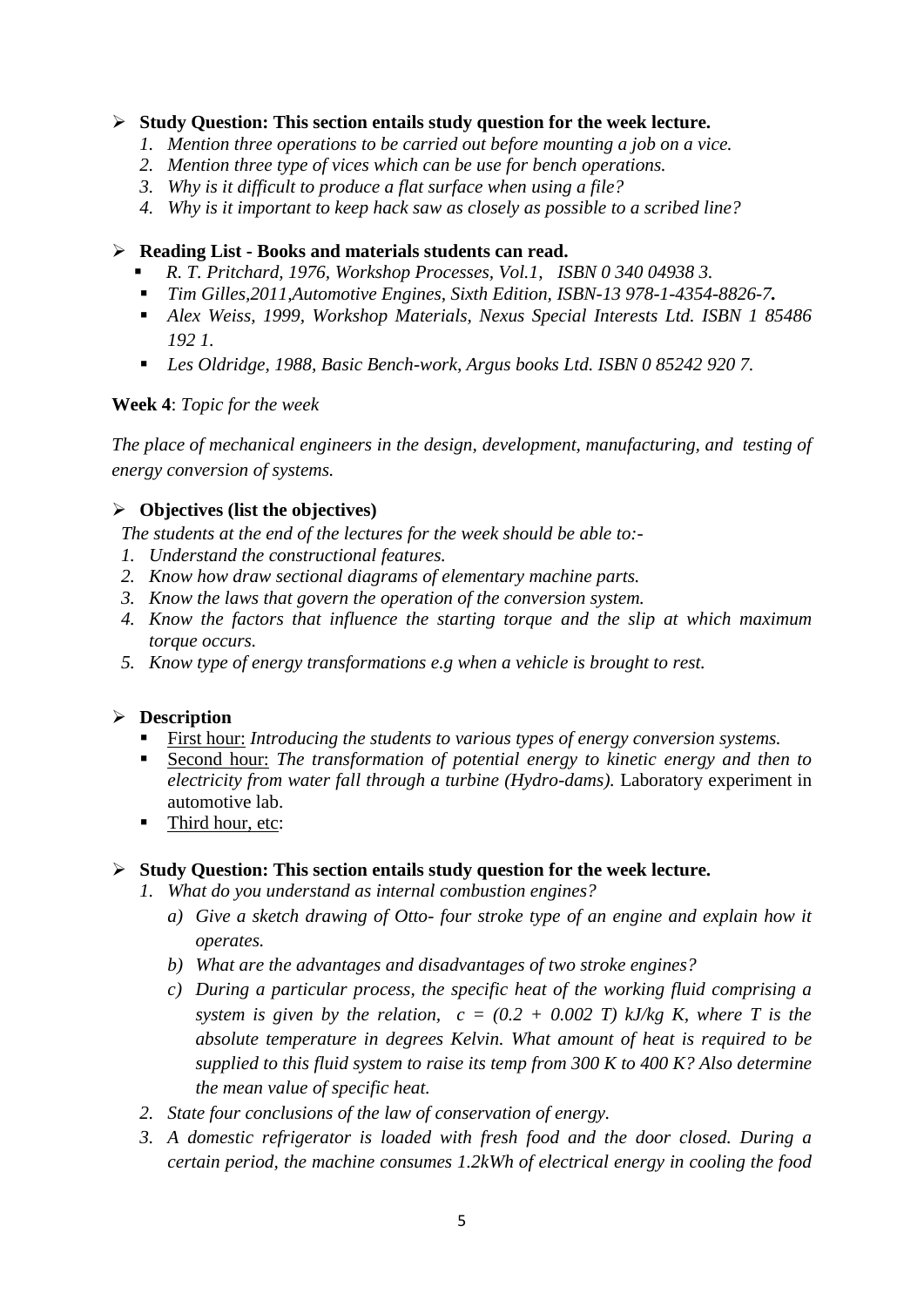*and the internal energy of the system decreases by 4500kJ. Find the magnitude and sign of net heat transfer for the system. The refrigerator and its contents may be considered as the system.*

- **Reading List - Books and materials students can read. Illustration below:**
	- *Chris C. Okoro, 2010, Energy conversion Principles and Systems For Power Engineering, ISBN 978-978-49588-0-6*
	- *R. T. Pritchard, 1976, Workshop Processes, Vol.1, ISBN 0 340 04938 3.*
	- *Tim Gilles,2011, Automotive Engines, Sixth Edition, ISBN-13 978-1-4354-8826-7.*
	- *Dr. D. S. Kumar,2011, Applied Thermodynamics,*

**Week 5**: *Topic for the week*

*Introduction to challenges faced by mechanical engineers in structural analysis, materials selection, manufacturing, and design.* 

#### **Objectives (list the objectives)**

*The students at the end of the lectures for the week should be able to:-*

- *1. Know how an engineer is a problem solver.*
- *2. Know how to initiate a design.*
- *3. Know how to collaborate the tailored team toward a milestone.*
- *4. Know how to meet with the target date of project completion.*

#### **Description**

- *First hour: Introducing the students to engineering fundamentals on project analysis.*
- *Second hour: Project survey, scope and execution- all on the design table- are crucial for project completion.*
- Third hour, etc:
- **Study Question: This section entails study question for the week lecture.**
	- *1. What do you suppose an engineer does when he must solve a problem, yet there is no scientific theory on which to base his solution?*
	- *2. In almost every instance the engineer must propose a solution to a problem in a rather limited period of time. What do you imagine are the consequences of this restriction? (e.g. What must he resort to, What sacrifice must he made, What must he forego that the perfectionist would like to do?)*

#### **Reading List - Books and materials students can read.**

- *Edward. V. Krick, 1969, Engineering and Engineering Design, SBN 471 50741 5.*
- *A. Oyediran Adedeji, 2007, Professional Engineering Fundamentals, ISBN-978- 38280-4-5*
- *S.I. Oluka et..al, 1999,Engineer-in-Society,ISBN 978-2952-35-4.*

#### **Week 6**: *Topic for the week*

*Roles and challenges in building of spacecraft and power systems .*

# **Objectives (list the objectives)**

*The students at the end of the lectures for the week should be able to:-*

- *1. Know the project terminology on air transportation.*
- *2. Know that air craft building take several years to be completed.*
- *3. Know that design stability problems are some of the stickiest, requiring much mathematical skill and frequent use of computer.*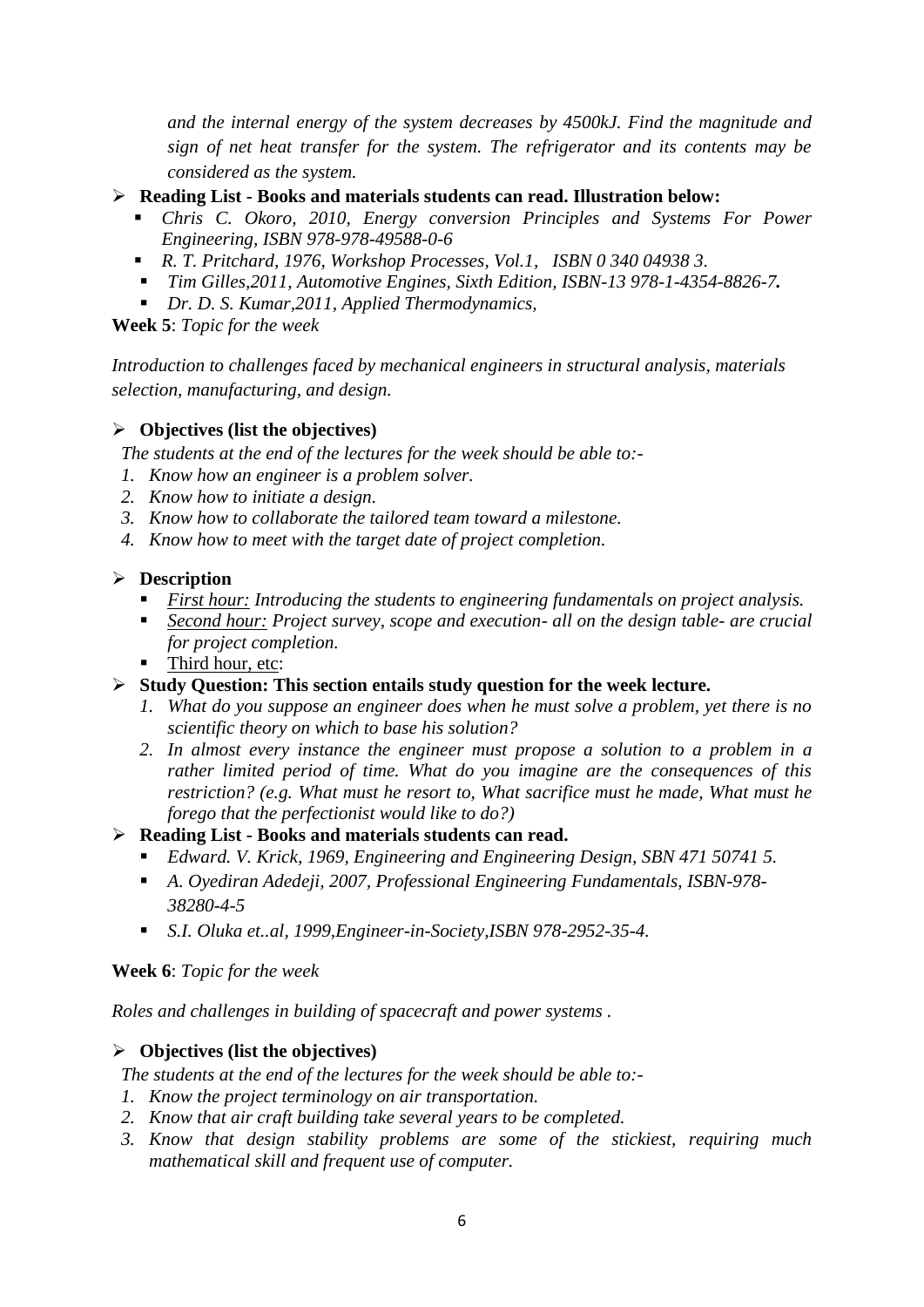# **Description**

- First hour: *Introduction of major and minor aspect of air craft design.*
- Second hour: *Production of prototypes, models etc, and other thermodynamic relations and fluid engineering variables.*
- Third hour, etc:
- **Study Question: This section entails study question for the week lecture.**
	- *1. For one of the following problems identify the major solution variables; then generate as many partial solutions as you can for each variable. Present them in the form alternative trees.*
		- *a) An alarm clock for deaf persons.*
		- *b) Transoceanic transportation system.*
		- *c) Typewritter design.*

#### **Reading List - Books and materials students can read.**

- *Edward. V. Krick, 1969, Engineering and Engineering Design, SBN 471 50741 5.*
- *A. Oyediran Adedeji, 2007, Professional Engineering Fundamentals, ISBN-978- 38280-4-5*
- *S.I. Oluka et..al, 1999,Engineer-in-Society,ISBN 978-2952-35-4.*

**Week 7**: *Topic for the week*

*Roles and challenges in making artificial limbs, and textile equipment.*

#### **Objectives (list the objectives)**

- *The students at the end of the lectures for the week should be able to:-*
- *1. Know the roles of engineers in medicine.*
- *2. Know that engineering needs more practitioners dedicated to applying their unique qualities where the society's needs are greatest.*
- *3. Know the need for engineers to bring fresh ideas to the many long-standing, still unsatisfactorily solved problems.*

# **Description**

- First hour: *Introducing the engineer in the field of medicine.*
- Second hour: *Outlining clinical equipments and appliances vital for saving life in a medical facility.*
- Third hour, etc:

# **Study Question: This section entails study question for the week lecture.**

- *1. List five type of diagnostic equipment in a health centre.*
- *2. Mention two type of sensors used in the hospitals.*
- *3. What do you envisaged as to be a definite role of biomedical engineering in comparison to incumbent engineering fields?*
- **Reading List - Books and materials students can read. Illustration below:**
	- *Edward. V. Krick, 1969, Engineering and Engineering Design, SBN 471 50741 5.*
	- *A. Oyediran Adedeji, 2007, Professional Engineering Fundamentals, ISBN-978- 38280-4-5*
	- *S.I. Oluka et..al, 1999,Engineer-in-Society,ISBN 978-2952-35-4.*

**Week 8**: Topic for the week.

*Roles and challenges in development of new materials.*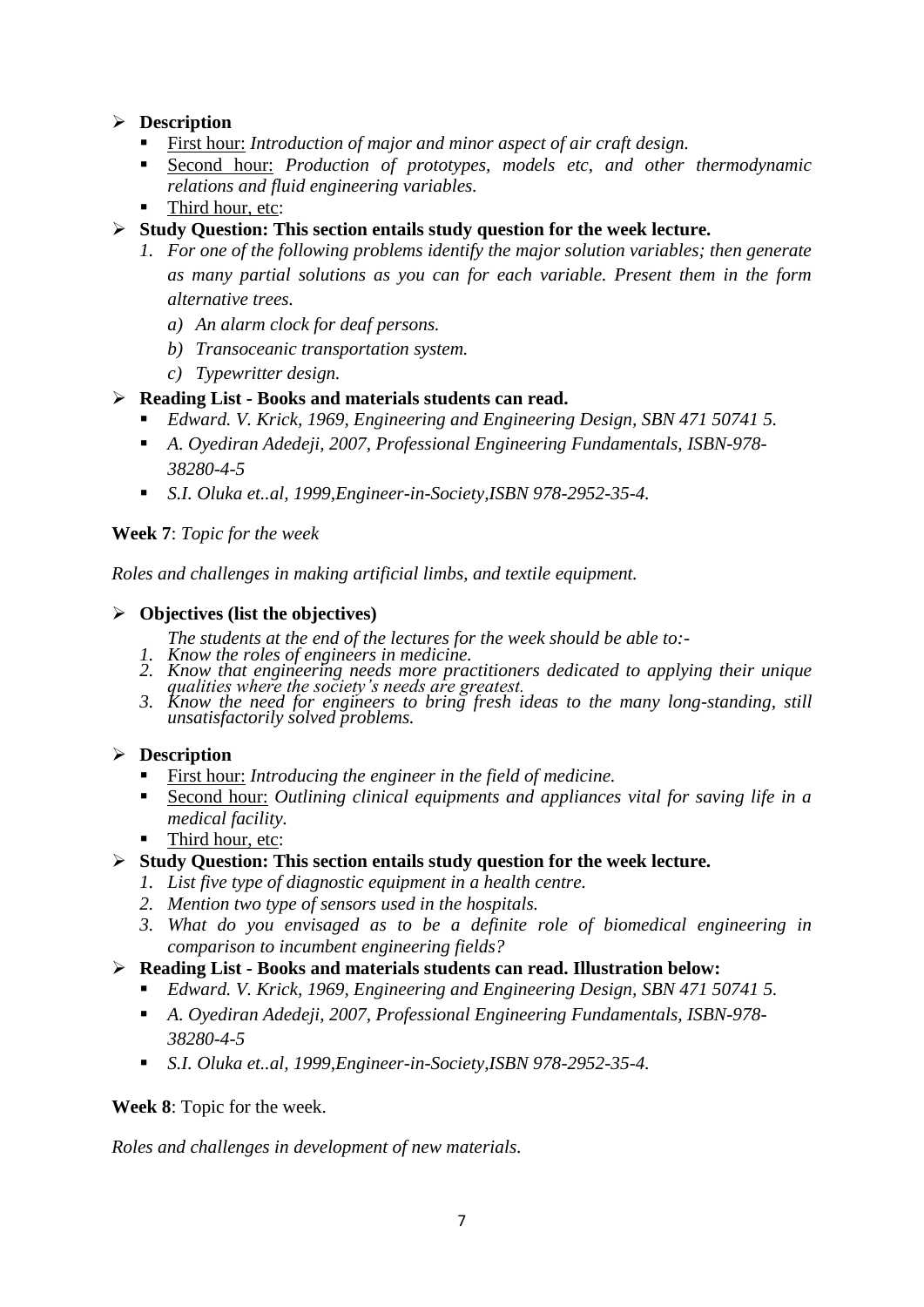# **Objectives (list the objectives)**

*The students at the end of the lectures for the week should be able to:-*

- *1. Introducing the student to development on finding out other ways to new materials..*
- *2. Know the basic roles of the material engineering and metallurgical engineering.*
- *3. Establish the connectivity linkages between mineral processing alteration of mechanical/strength properties of metals.*
- **Description**
	- First hour: *Introduction and definitions of material and metallurgical engineering.*
	- Second hour: *Type of metal forming activities and their machineries.*
	- Third hour, etc:
- **Study Question: This section entails study question for the week lecture.**
	- *1. What is metal remover rate?; and explain tool life.*
	- *2. Distinguish between a metallurgist and a material engineer.*
- **Reading List - Books and materials students can read.** 
	- *Edward. V. Krick, 1969, Engineering and Engineering Design, SBN 471 50741 5.*
	- *A. Oyediran Adedeji, 2007, Professional Engineering Fundamentals, ISBN-978- 38280-4-5*
	- *S.I. Oluka et..al, 1999,Engineer-in-Society, ISBN 978-2952-35-4.*

#### **Week 9:** *Topic for the week.*

*Career pursuits of mechanical engineers after graduation in sales, product quality control, maintenance, patent law, or research and development* 

# **Objectives:**

*At the end of the lecture for this week:*

- *1 Introducing the Students to the world of mechanical engineering.*
- *2 Students should understand that a mechanical engineer can fit-in to any organization if given the opportunity to serve.*
- *3 Students should understand that mechanical engineering is not "jack of all trade" but jack of necessity.*

# **Description:**

- First Hour: *Defining areas for career opportunity.*
- Second Hour*: After graduation, there is every opportunity to be self employed.*
- Third hour, etc:

# **Study Questions:**

- *1. As a mechanical engineer, which form of employment do you deem beneficial to recover your resources within a short period of graduation?*
- **Reading List** 
	- *Edward. V. Krick, 1969, Engineering and Engineering Design, SBN 471 50741 5.*
	- *A. Oyediran Adedeji, 2007, Professional Engineering Fundamentals, ISBN-978- 38280-4-5*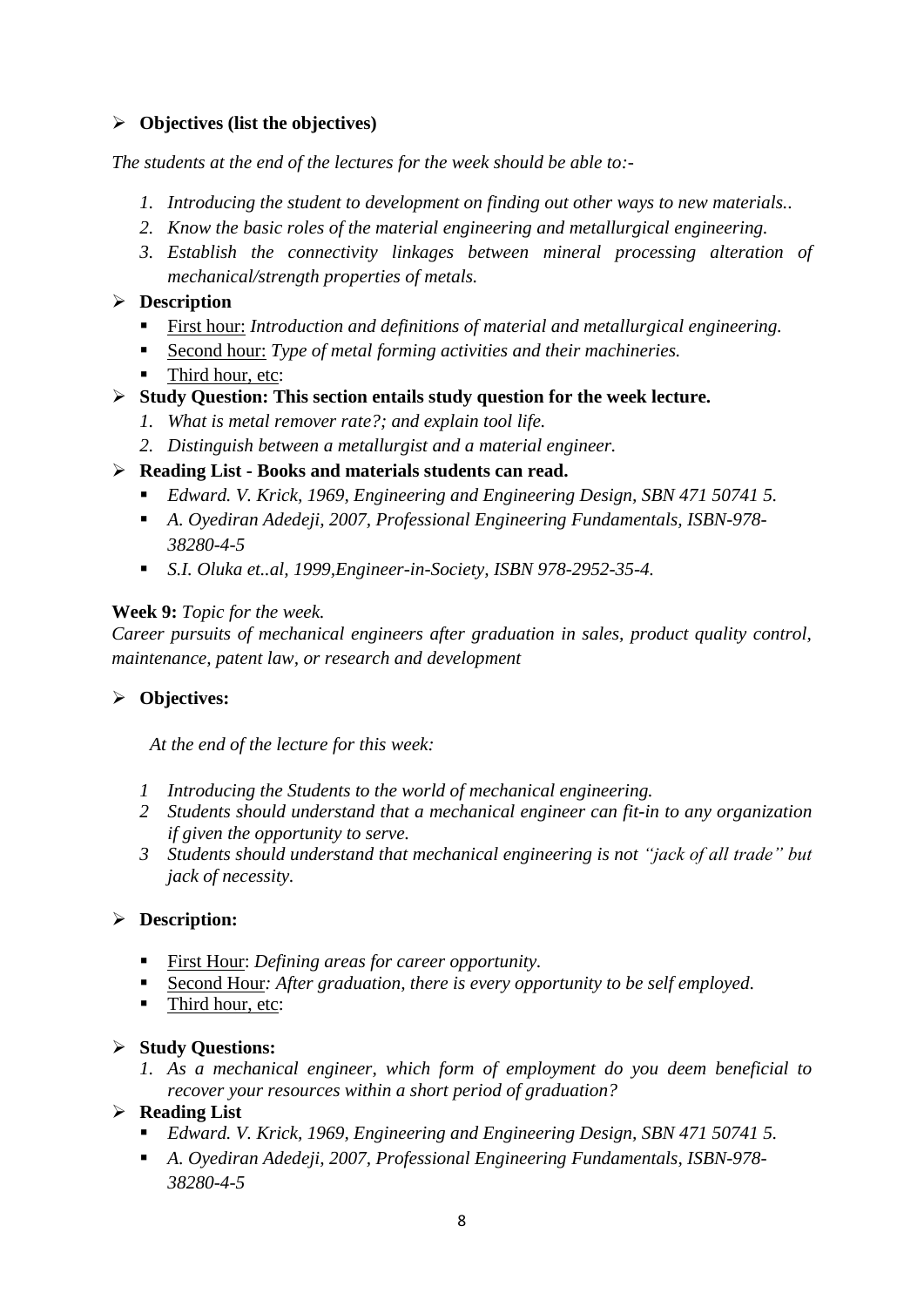*S.I. Oluka et..al, 1999,Engineer-in-Society, ISBN 978-2952-35-4.* 

# **Week 10:** *Topic for the week.*

*Car practical.* Practical lesson in automotive workshop.

# **Objectives:**

*At the end of the lecture for this week:*

- *i. Students should know the components and arrangements of car assembly.*
- *ii. Students should know the casting principles.*
- *iii. Students should know the classification of car parts.*
- *iv. Students should understand the design, construction and working operations of a car.*
- *v. Students will be divided into groups to carry out studies on different parts of an engine component.*

# **Description:**

- First Hour: *Introducing the students to engine Components and arrangements.*
- *Second Hour: Classification of the design, construction and working principle of the engine.*
- Third hour, etc:

# **Study Questions:**

- 1. *Explain the principles of of the component you studing.*
- 2. *Why are certain equipments or components casted?*
- 3. *Which types of moulds are suitable for engine parts production?*

# **Reading List**

- *Harold Hall, 2007, Model Engineer's Workshop Projects Special Interest Model Books Ltd. ISBN 978 185486 248 8.*
- *Alex Weiss, 1999, Workshop Materials, Nexus Special Interests Ltd. ISBN 1 85486 192 1.*
- *Les Oldridge, 1988, Basic Bench-work, Argus books Ltd. ISBN 0 85242 920 7.*
- *Matin W. Stockel and Matins T. Stockel,1995, Auto-Mechanics Fundamentals,ISBN 0- 87006-516-5.*
- *Tim Gilles, 2011,Automotive engines, ISBN-13: 978-1-4354-8826-7*

# **Week 11:**

*Car practical.* Practical lesson in automotive workshop.

# **Objectives:**

*At the end of the lecture for this week:*

- *1. The students continue their research work on each of the engine components by rotating the groups.*
- *2. The students should be familiar with all engine components.*

# **Description:**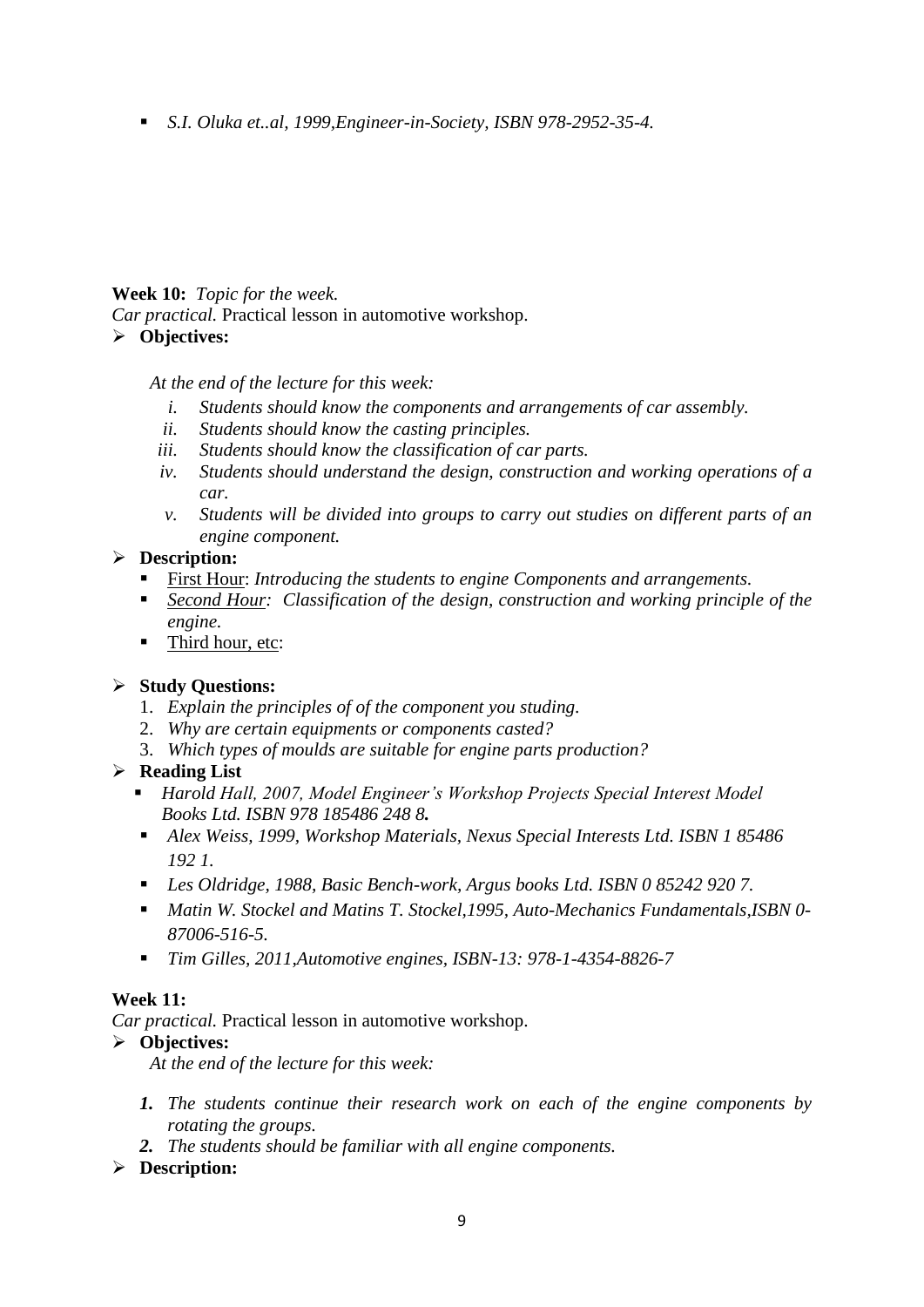- First Hour: *Bringing components to the understanding of the students through series of questions.*
- Second Hour*: Distinguishing machine producing components on a machine tool and producing components on the bench.*
- Third hour, etc:

# **Study Questions:**

- *1. Why is it important to bring cutting tool as closely as possible to a scribed line?*
- *2. Make neat sketches showing the cross-section of the researched component.*
- *3. Why is it desirable to use a cutting medium when tapping holes?*
- *4. Why is it difficult to produce a flat surface when using a file?*

# **Reading List**

- *Harold Hall, 2007, Model Engineer's Workshop Projects Special Interest Model Books Ltd. ISBN 978 185486 248 8.*
- *Alex Weiss, 1999, Workshop Materials, Nexus Special Interests Ltd. ISBN 1 85486 192 1.*
- *Les Oldridge, 1988, Basic Bench-work, Argus books Ltd. ISBN 0 85242 920 7.*
- *Matin W. Stockel and Matins T. Stockel,1995, Auto-Mechanics Fundamentals,ISBN 0- 87006-516-5.*
- *Tim Gilles, 2011,Automotive engines, ISBN-13: 978-1-4354-8826-7*
- *R. T. Pritchard, 1976, Workshop Processes, Vol.1, ISBN 0 340 04938 3.*

# **Week 12:** *Topic for the week.*

*Car practical.* Practical lesson in automotive workshop.

# **Objectives:**

*At the end of the lecture for this week:*

*The same routine as in week 11 continues.*

# **Description:**

- First Hour: *As in week 11 continues*
- Second Hour*: As in week 11 continues.*
- Third hour, etc:
- **Study Questions:**

*As in week 11 continue.*

**Reading List** 

*As in week 11 continue.*

**Week 13:** *Topic for the week.*

*Seminar on car practical.*

**Objectives:** 

*At the end of the lecture for this week:*

- *i. Students should be able to present a technical report on each group component.*
- *ii. Students would be divided for proper coordination for better assessment.*
- **iii.** *Students should understand the applications and accuracy of these seminars.*

# **Description:**

- First Hour: *Introducing the students to technical report writing.*
- Second Hour: *Form of appearance during the seminar presentation and other rules and regulations.*
- Third hour, etc:
- **Study Questions:**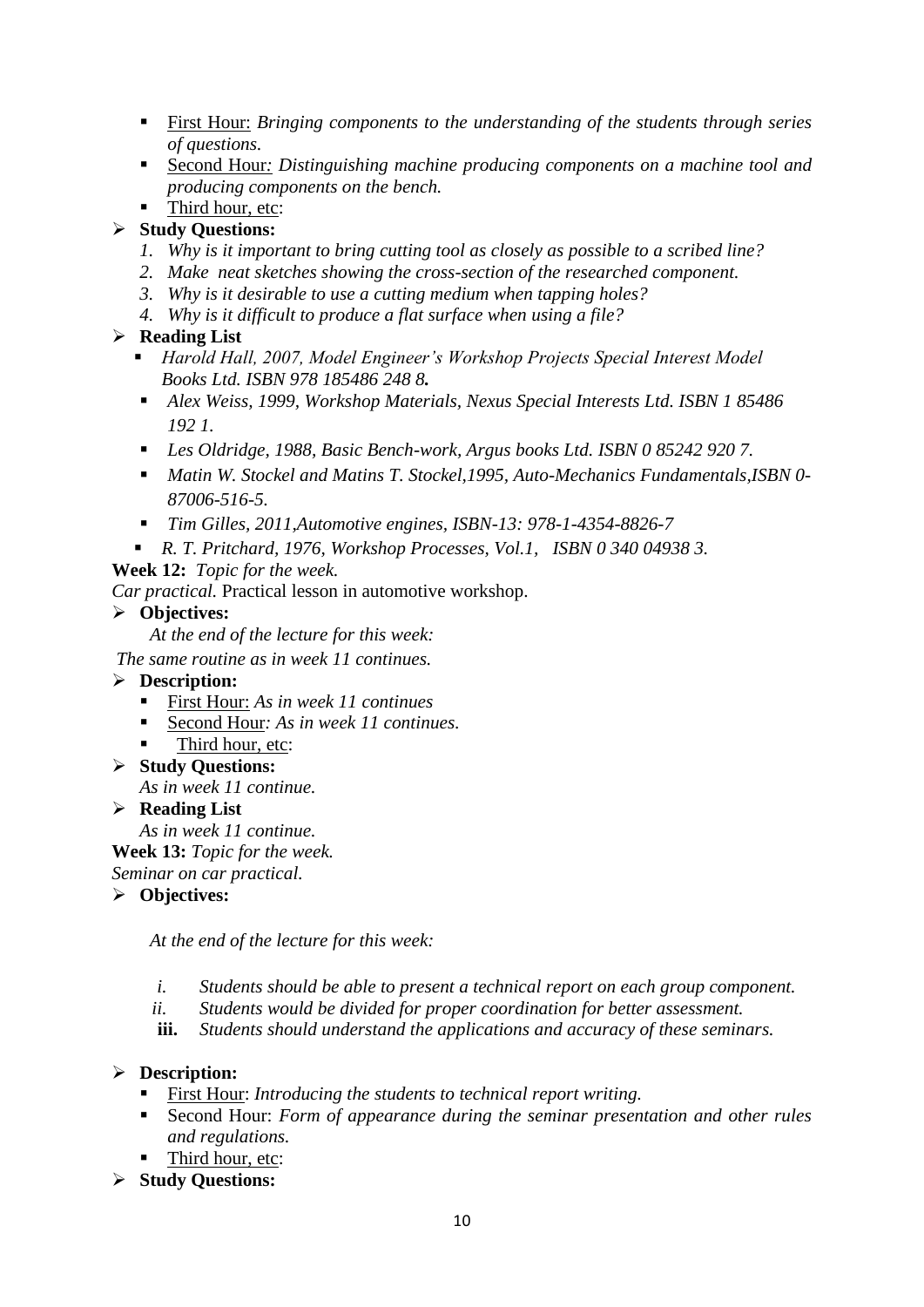- *The students would be examined base on the various research components.*
- **Reading List**  *Student's technical report.*

**Week 14:** Topic for the week. *Seminar on car practical*

- **Objective:** 
	- *i. Report presentation continue*

#### **Description:**

- First Hour: *Seminar defence continue.*
- Second Hour*: Seminar defence continue.*
- Third hour, etc:
- **Study Questions:**

*Questions from the report.*

**Reading List** 

*Technical report.*

**Week 15:** *Topic for the week. Revision & Examination*

#### **Objective:**

*i. To examine the students on all that has been taught during the semester.*

# **Description:**

C*lassroom-based examination*

#### **Reading List**

- *Harold Hall, 2007, Model Engineer's Workshop Projects Special Interest Model Books Ltd. ISBN 978 185486 248 8.*
- *Alex Weiss, 1999, Workshop Materials, Nexus Special Interests Ltd. ISBN 1 85486 192 1.*
- *Les Oldridge, 1988, Basic Bench-work, Argus books Ltd. ISBN 0 85242 920 7.*